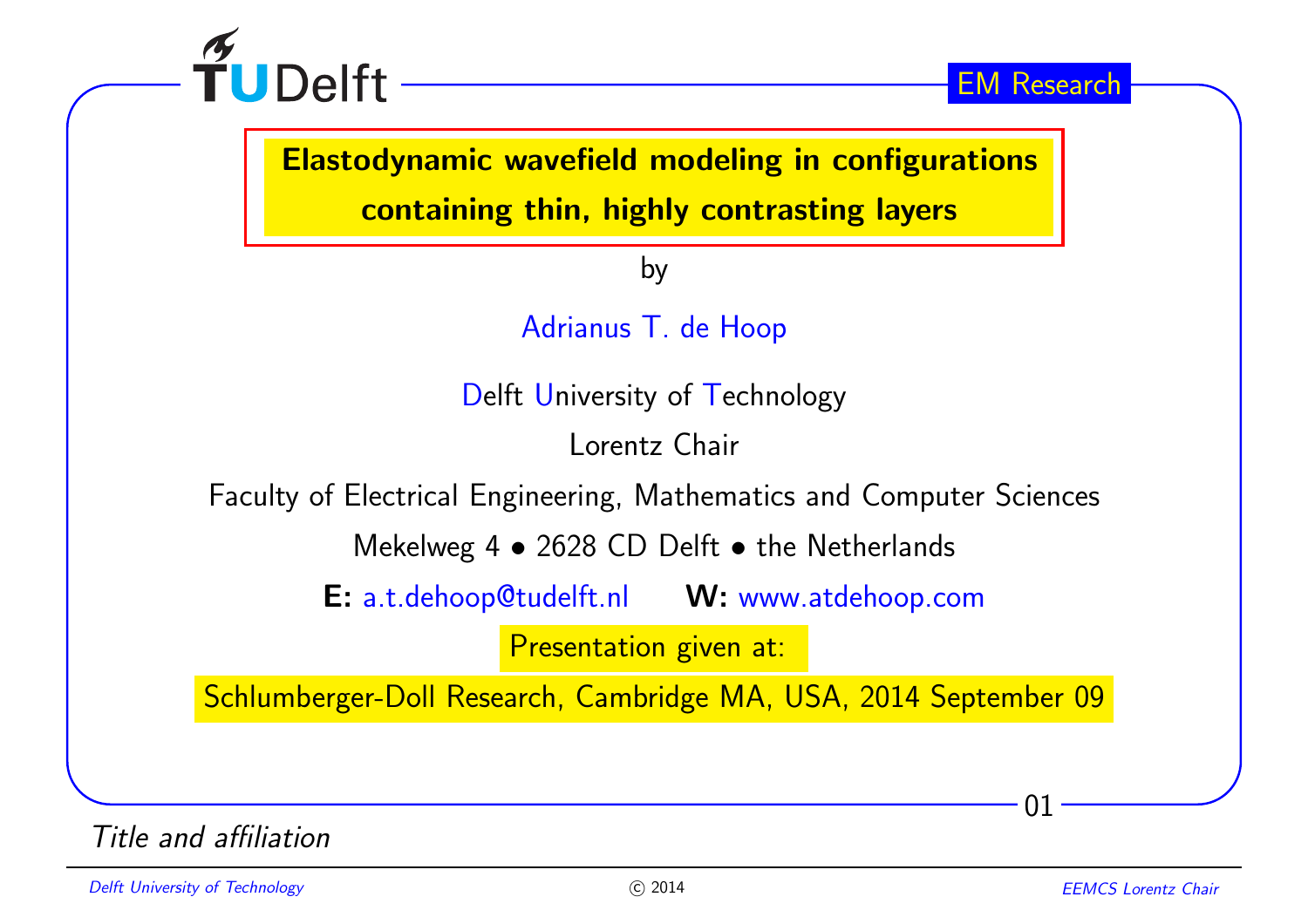



- Wavefield <sup>p</sup>hysics
	- Observer in spacetime
	- Array-structured wavefield and source quantities
- Acoustic, elastic, EM wavefields
- High-contrast, thin layer saltus conditions
- (Visco-)elastic layer in elastic embedding
- TD model configurations

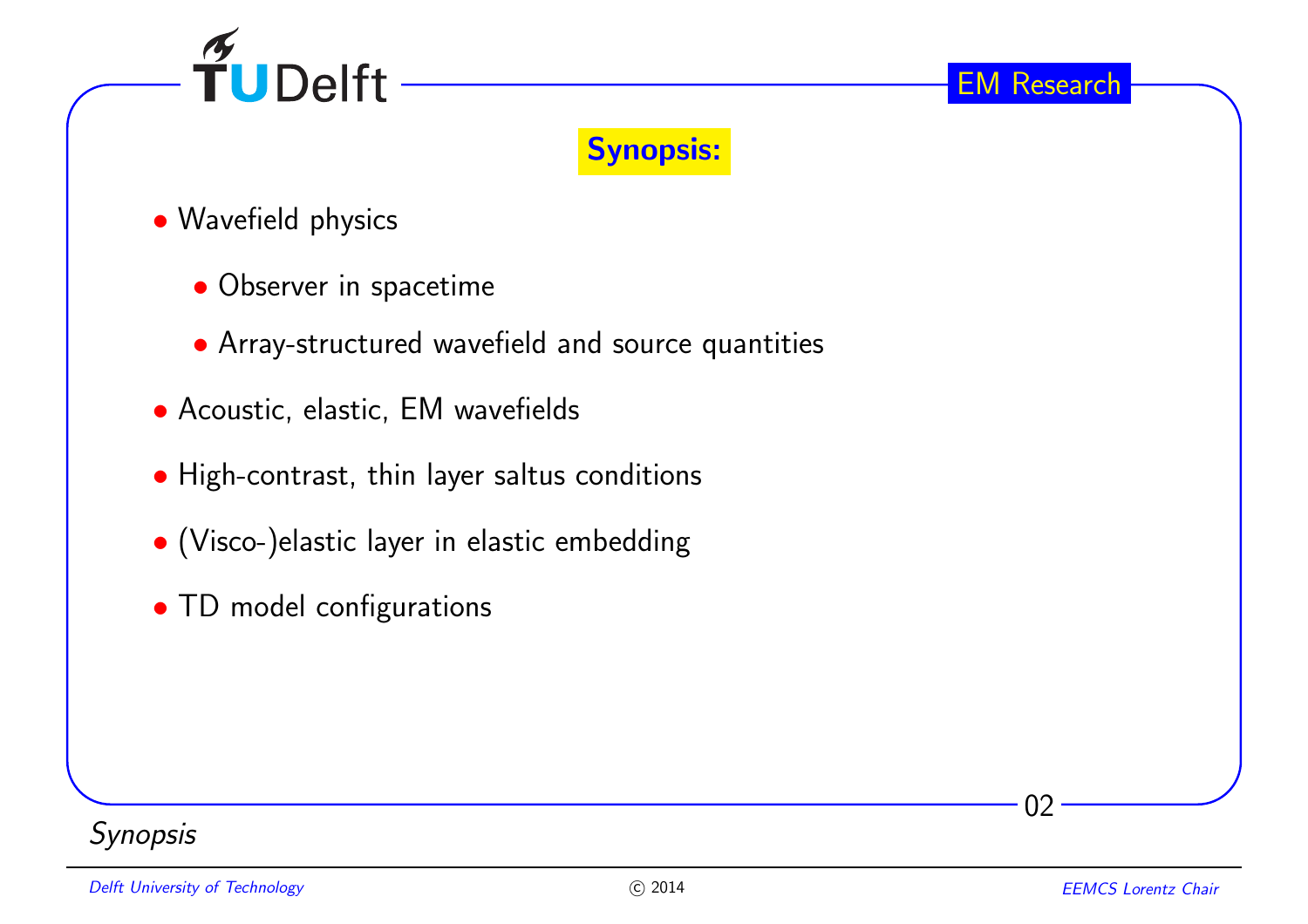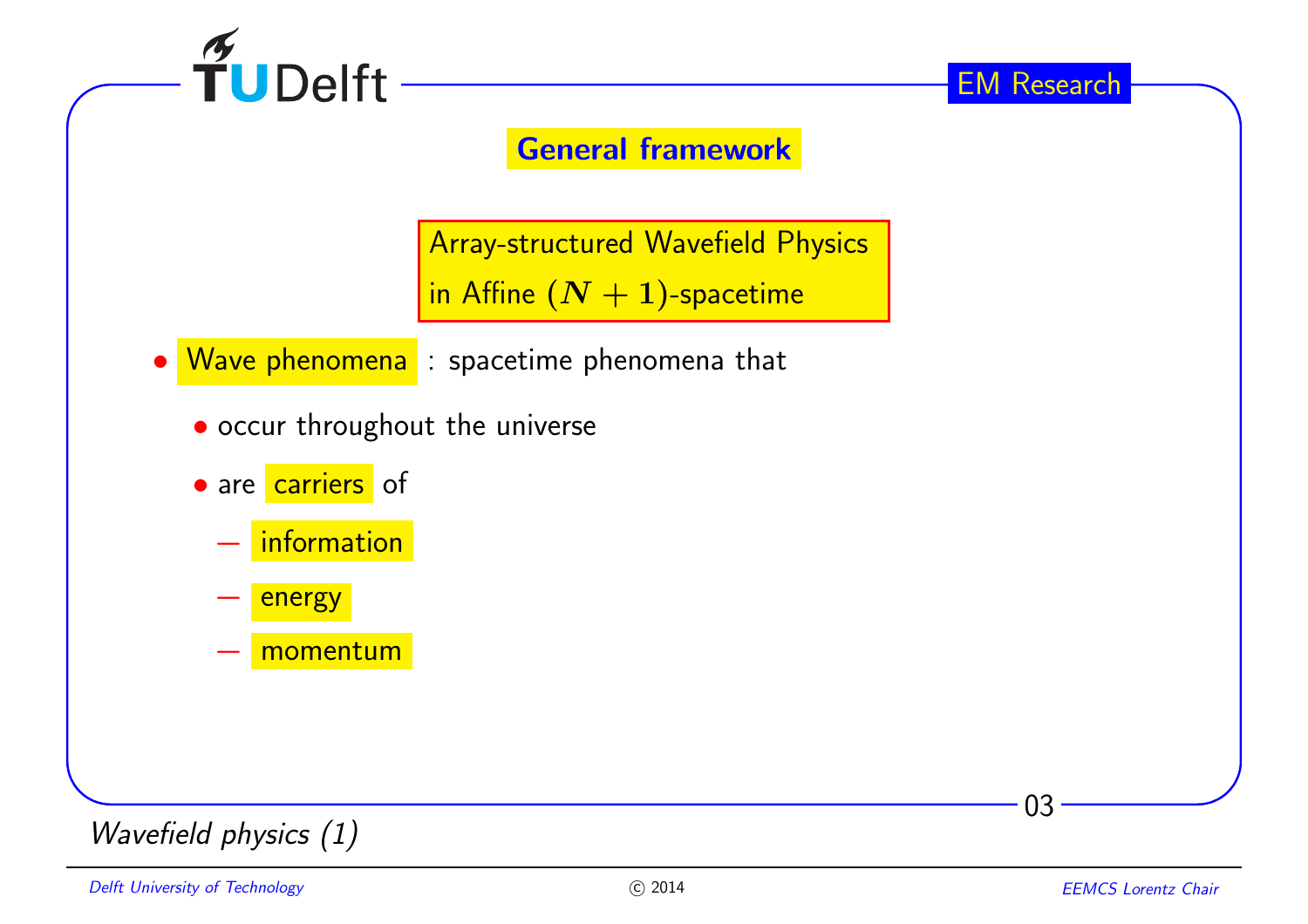

| <b>Wavefield content interaction scheme</b> |                    |                              |
|---------------------------------------------|--------------------|------------------------------|
| wavefield content item                      | <i>interaction</i> | with                         |
| <i>Information</i>                          | $\Leftrightarrow$  | observer                     |
| <b>energy</b>                               | $\Leftrightarrow$  | thermodynamic systems        |
| momentum                                    | $\Leftrightarrow$  | (quantum-)mechanical systems |
|                                             |                    |                              |

 $04 -$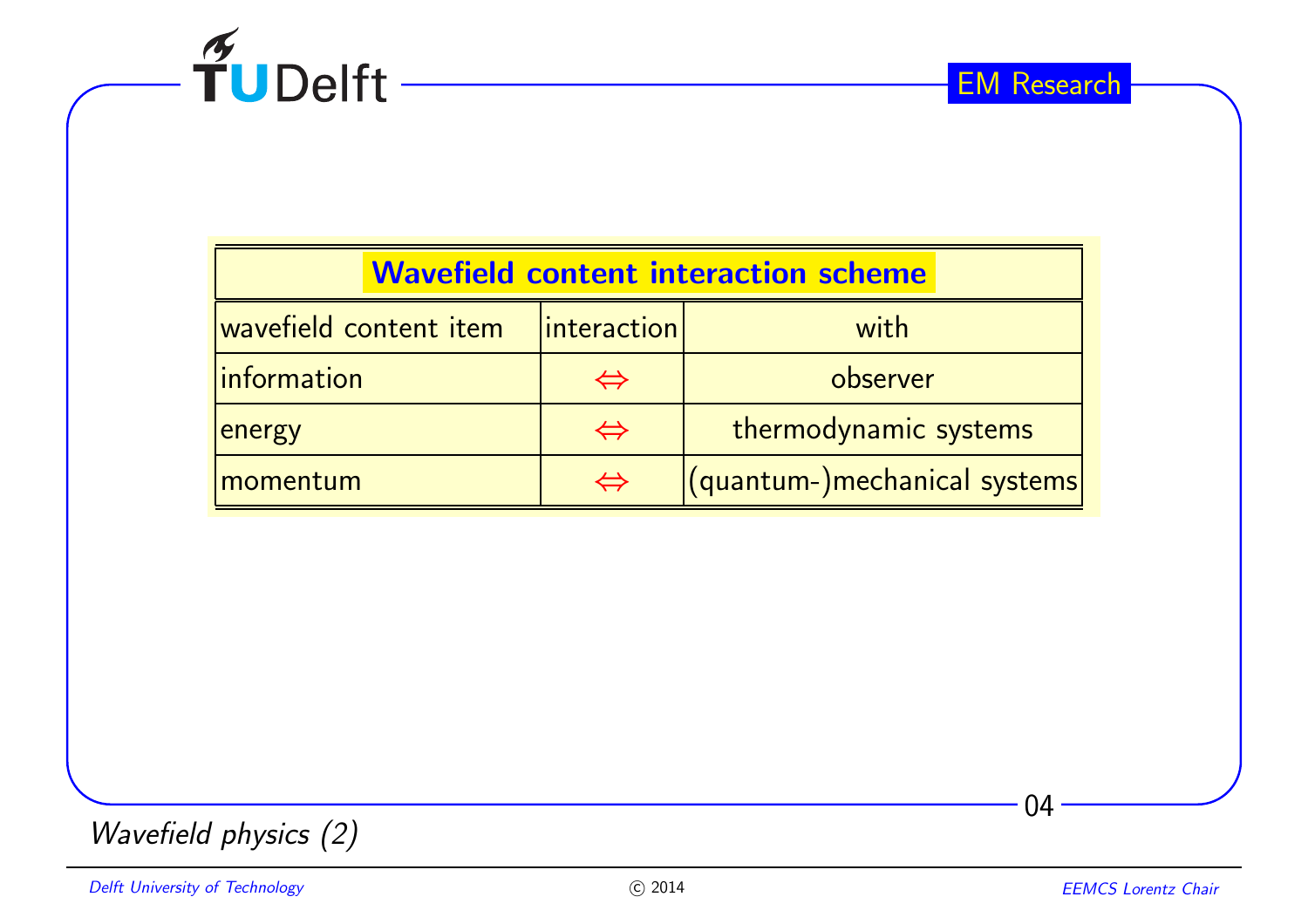| W | W |
|---|---|
| W | W |
| W | W |
| W | W |
| W | W |
| W | W |
| W | W |
| W | W |
| W | W |
| W | W |
| W | W |
| W | W |
| W | W |
| W | W |
| W | W |
| W | W |
| W | W |

\n\n
$$
P = \{0, 1, 2, \ldots\}
$$
\n

\n\n
$$
P = \{0, 1, 2, \ldots\}
$$
\n

\n\n
$$
P = \{0, 1, 2, \ldots\}
$$
\n

\n\n
$$
P = \{0, 1, 2, \ldots\}
$$
\n

\n\n
$$
P = \{0, 1, 2, \ldots\}
$$
\n

\n\n
$$
P = \{0, 1, 2, \ldots\}
$$
\n

\n\n
$$
P = \{0, 1, 2, \ldots\}
$$
\n

\n\n
$$
P = \{0, 1, 2, \ldots\}
$$
\n

\n\n
$$
P = \{0, 1, 2, \ldots\}
$$
\n

\n\n
$$
P = \{0, 1, 2, \ldots\}
$$
\n

\n\n
$$
P = \{0, 1, 2, \ldots\}
$$
\n

\n\n
$$
P = \{0, 1, 2, \ldots\}
$$
\n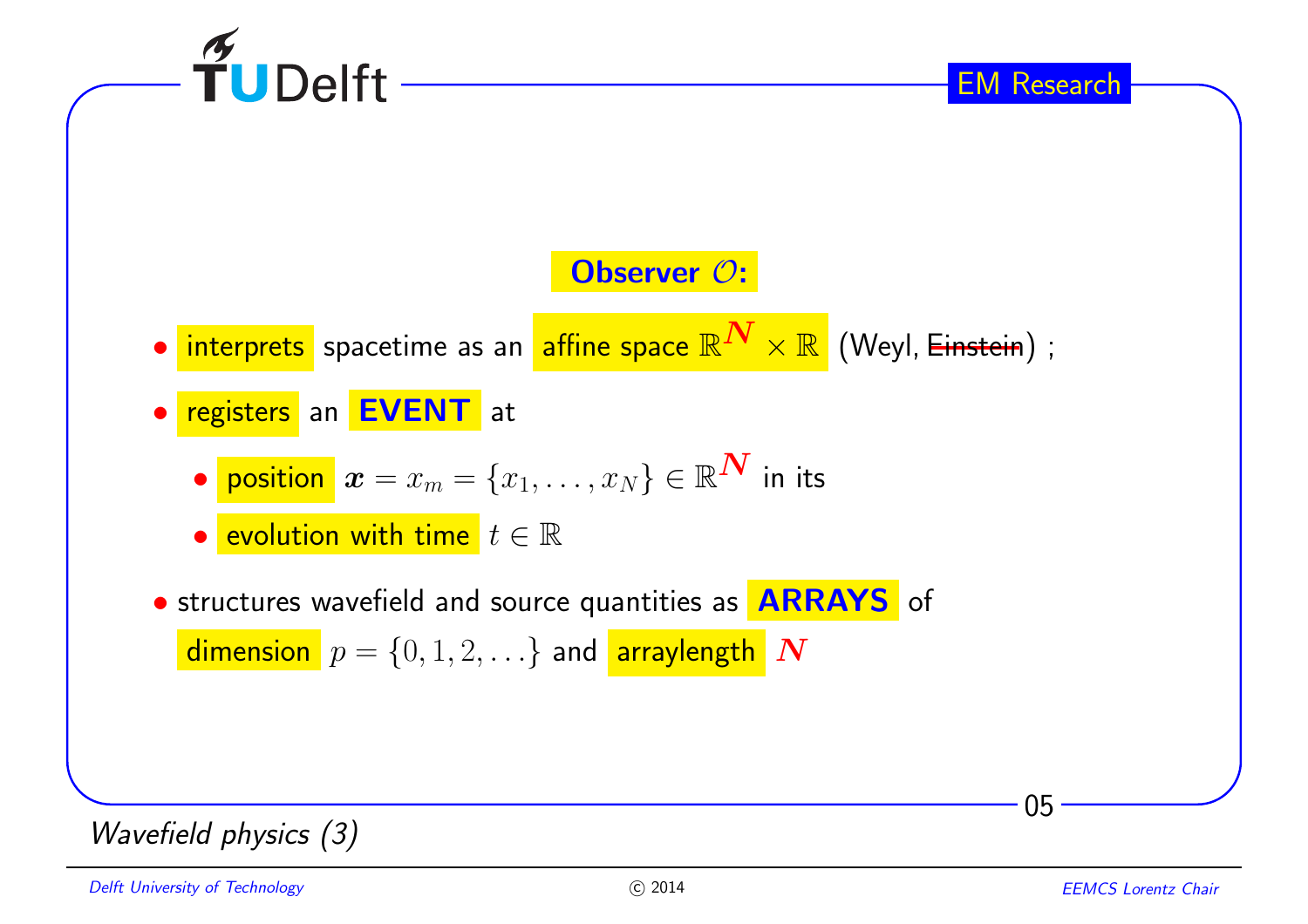

| <b>General wavefield and source quantities (arrays, arraylength=N)</b> |             |                     |
|------------------------------------------------------------------------|-------------|---------------------|
|                                                                        | 2d          | 1 <sub>d</sub>      |
| intensive field                                                        | $ H_{m,k} $ | $E_k$               |
| flow of energy                                                         |             | $S_m = H_{m,k} E_k$ |
| extensive field                                                        | $B_{i,j}$   | $D_k$               |
| flow of momentum                                                       |             | $G_i=B_{i,j}D_j$    |
| <i>volume source densities <math>K_{i,j}</math></i>                    |             | $J_{k}$             |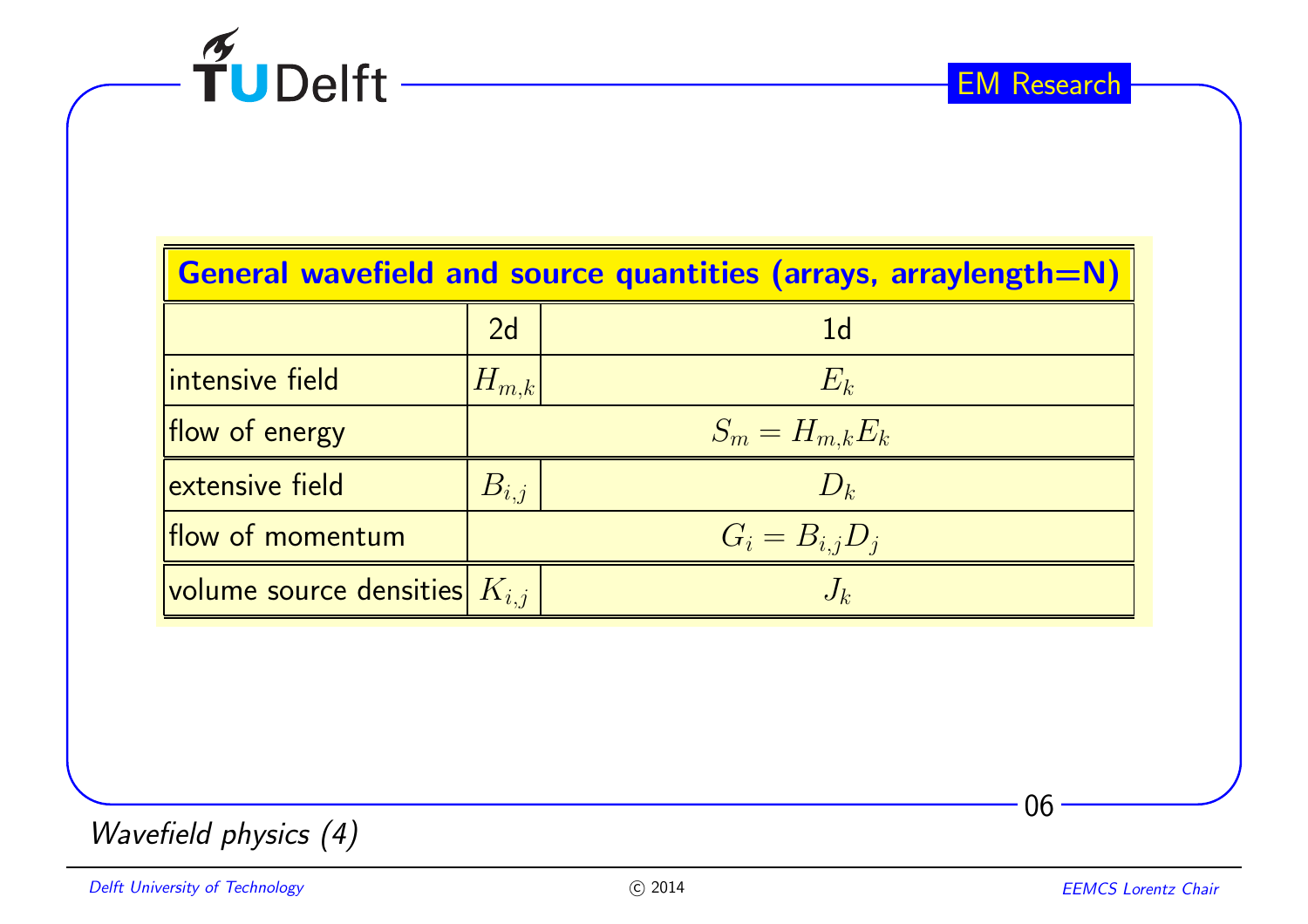

 $^\ast$  DeHoop, Abubakar, Habashy, JASA, Vol. 126  $(2009)$ , pp.1095–1100.

| <b>Orthogonal decomposition 2d arrays:</b>                                                                                                |  |                                                                                               |  |
|-------------------------------------------------------------------------------------------------------------------------------------------|--|-----------------------------------------------------------------------------------------------|--|
| $\bullet \sigma_{i,j} = [\sigma_{i,j}]^{-} + [\sigma_{i,j}]^{+} = [\sigma_{i,j}]^{-} + [\sigma_{i,j}]^{\delta} + [\sigma_{i,j}]^{\Delta}$ |  |                                                                                               |  |
| constituent                                                                                                                               |  | symbol definition                                                                             |  |
| anti-symmetrical part $\ [\sigma_{i,j}]^-\left\ (\sigma_{i,j}-\sigma_{j,i})/2\right\ $                                                    |  |                                                                                               |  |
| symmetrical part                                                                                                                          |  | $[\sigma_{i,j}]^+ \, \ (\sigma_{i,j} + \sigma_{j,i})/2\ $                                     |  |
| omnidirectional part                                                                                                                      |  | $\lbrack \sigma_{i,j} \rbrack^{\delta} \rbrack \rbrack (\sigma_{k,k}/3) \rbrack \delta_{i,j}$ |  |
| deviatoric part                                                                                                                           |  | $\ \sigma_{i,j} ^{\Delta}\ [\sigma_{i,j}]^+-[\sigma_{i,j}]^{\delta}$                          |  |

Orthogonal decomposition 2d arrays

07

EM Research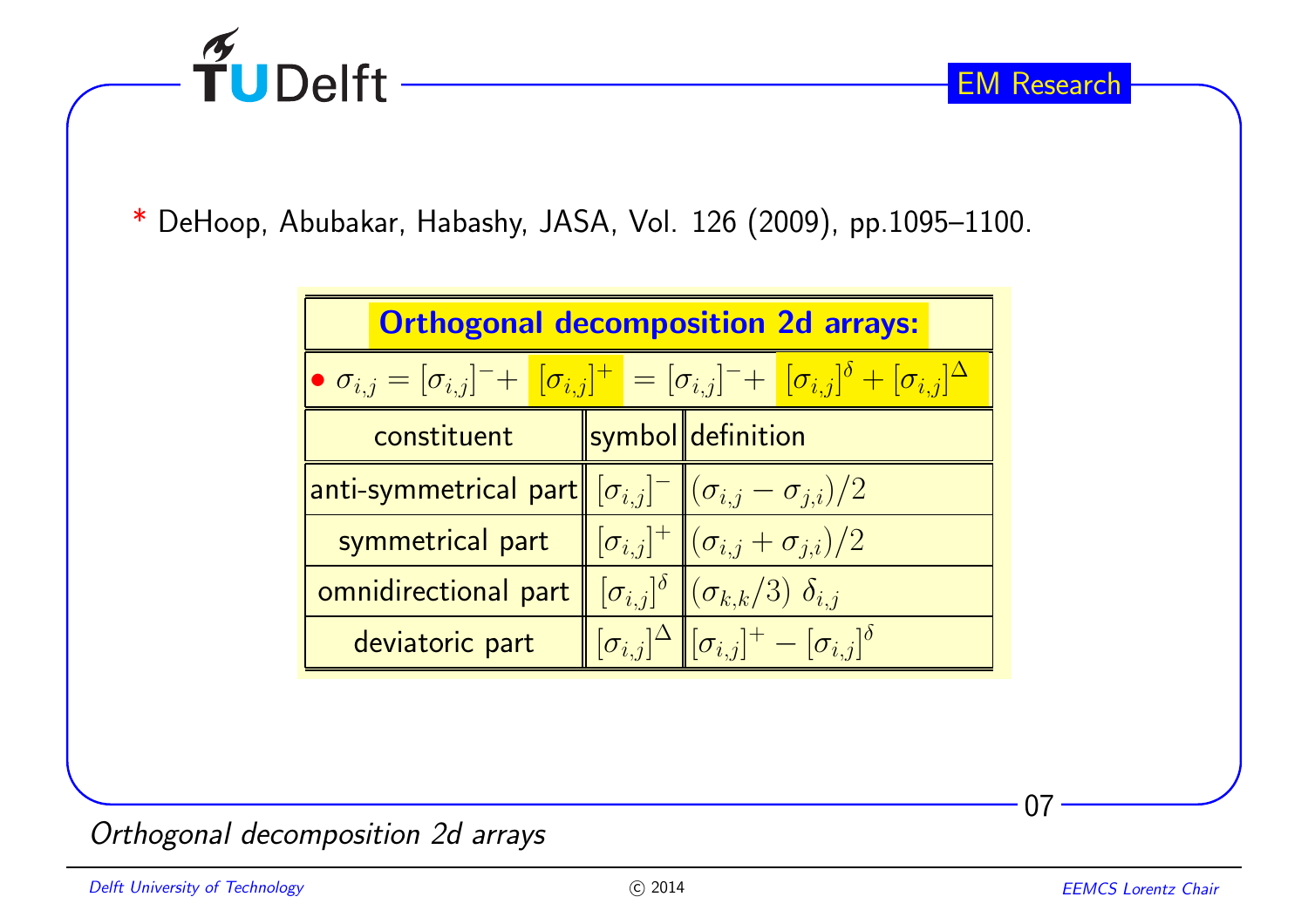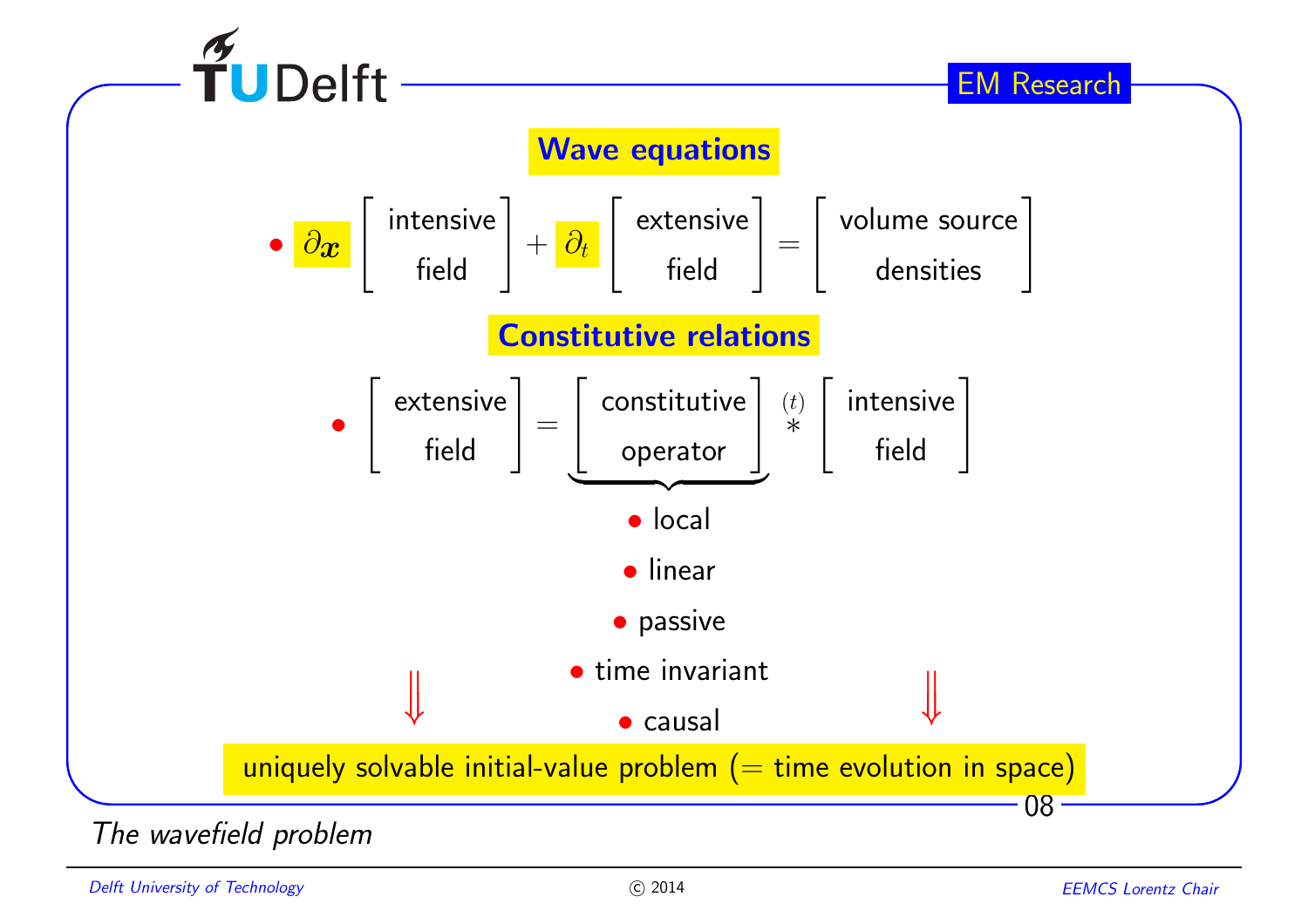

| Acoustic wavefield and source quantities (arrays, arraylength=3) |                         |                                       |
|------------------------------------------------------------------|-------------------------|---------------------------------------|
|                                                                  | 2d                      | 1 <sub>d</sub>                        |
| intensive field                                                  | $ p\,\,\delta_{m,k} $   | $v_k$                                 |
| flow of energy                                                   |                         | $S_m = p \delta_{m,k} v_k$            |
| extensive field                                                  | $\theta$ $\delta_{i,j}$ | $\Phi_k$                              |
| flow of momentum                                                 |                         | $G_i = \theta \, \delta_{i,j} \Phi_i$ |
| volume source densities $q \delta_{i,j}$                         |                         | $f_k$                                 |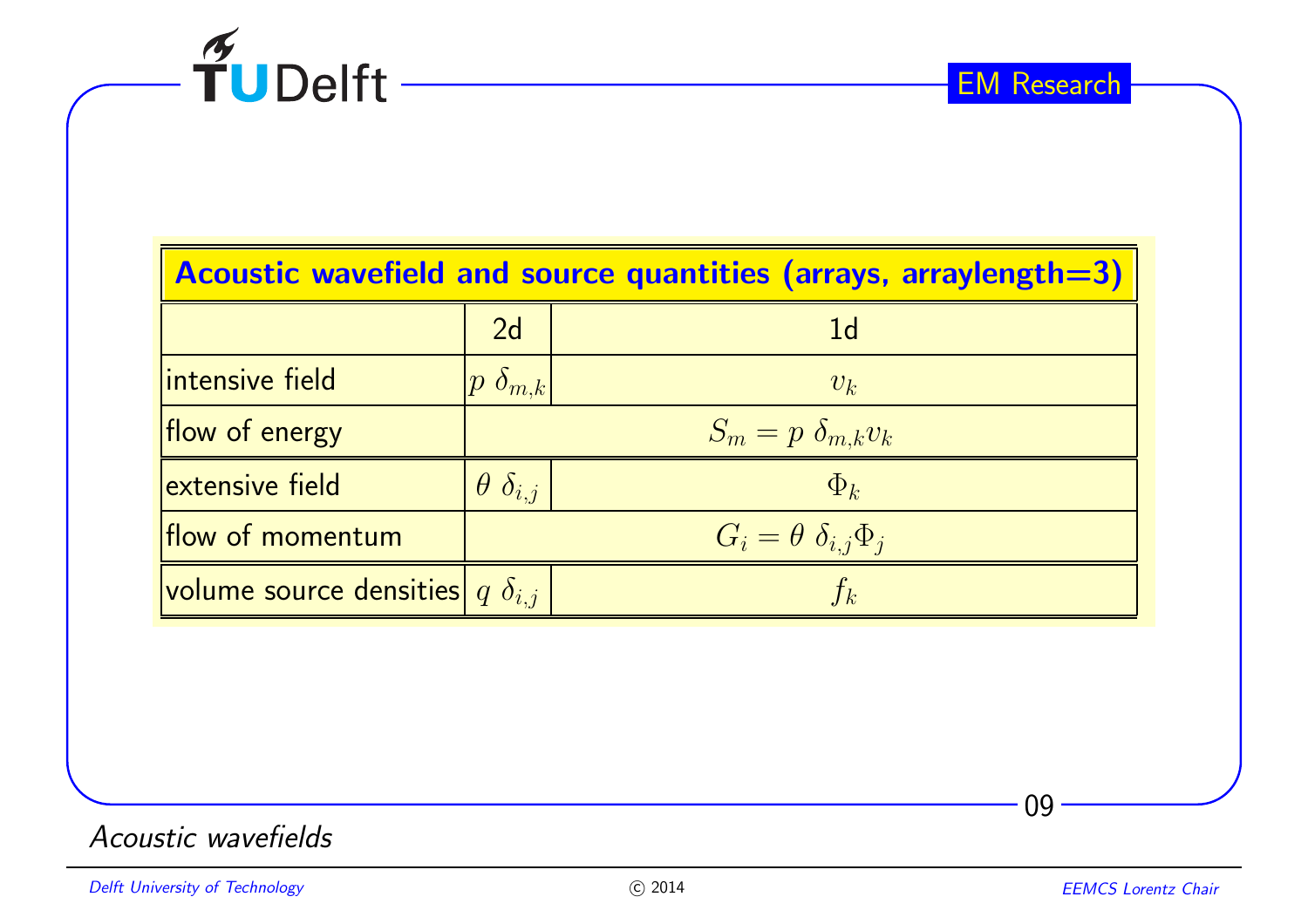

| Elastic wavefield and source quantities (arrays, arraylength=3) |                 |                           |
|-----------------------------------------------------------------|-----------------|---------------------------|
|                                                                 | 2d              | 1d                        |
| intensive field                                                 | $-\tau_{m,k}^+$ | $v_k$                     |
| flow of energy                                                  |                 | $S_m = -\tau_{m,k}^+ v_k$ |
| extensive field                                                 |                 | $\Phi_k$                  |
| flow of momentum                                                |                 | $G_i = d_{i,j}^+ \Phi_j$  |
| <i>volume</i> source densities $h_{i,i}^+$                      |                 | $\mathfrak{f}_k$          |

Elastic wavefields

 $10 -$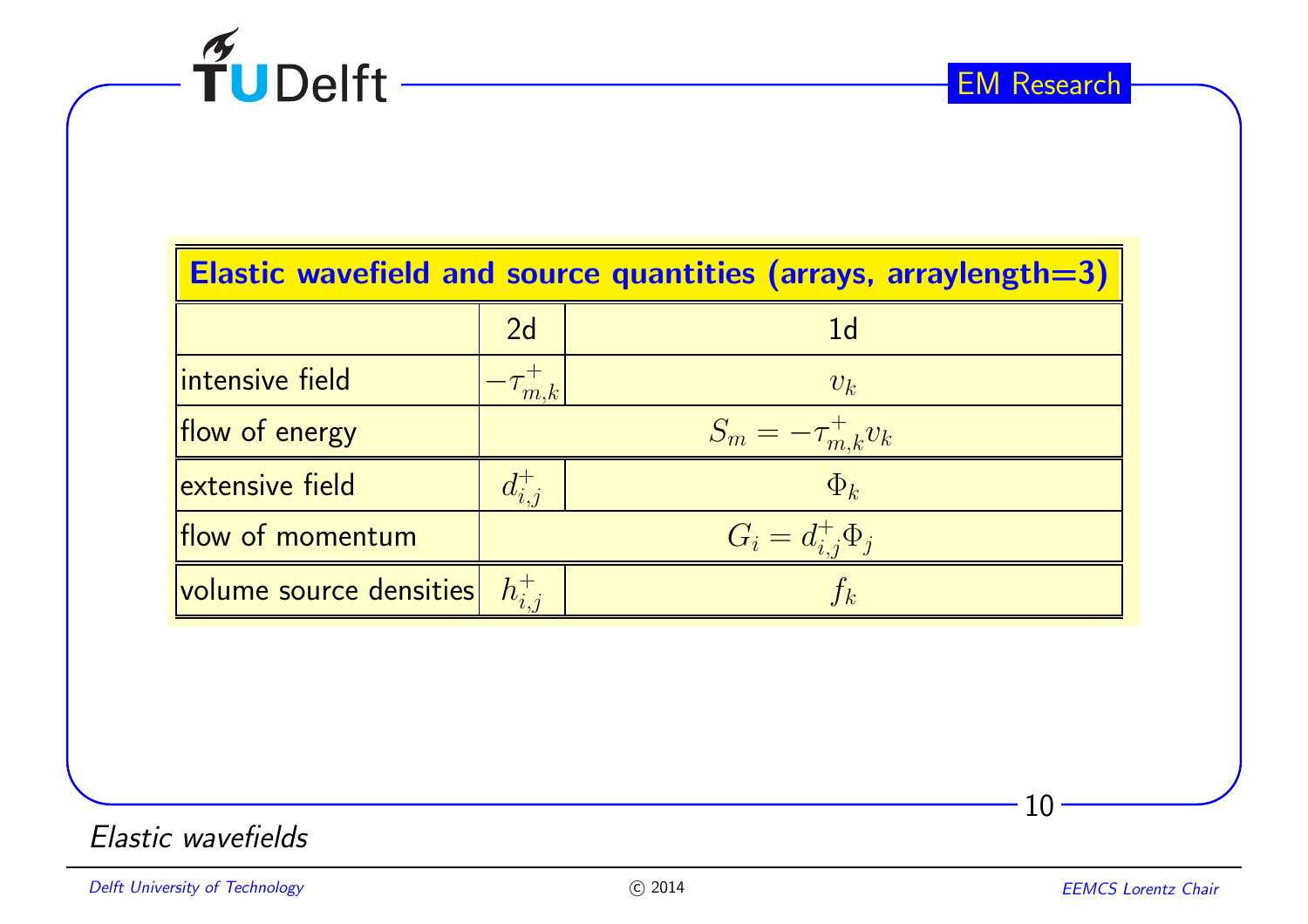

| <b>EM wavefield and source quantities (arrays, arraylength=3)</b> |                     |                          |  |
|-------------------------------------------------------------------|---------------------|--------------------------|--|
|                                                                   | $ 2d$ $(magnetic) $ | 1d (electric)            |  |
| intensive field                                                   | $H_{m,k}^-$         | $E_k$                    |  |
| flow of energy                                                    |                     | $S_m = H_{m,k}^- E_k$    |  |
| extensive field                                                   | $B_{i,i}^-$         | $D_k$                    |  |
| flow of momentum                                                  |                     | $ G_i = B_{i,j}^{-}D_j $ |  |
| $ $ volume source densities $ $                                   | $K_{i,i}^-$         | $J_k$                    |  |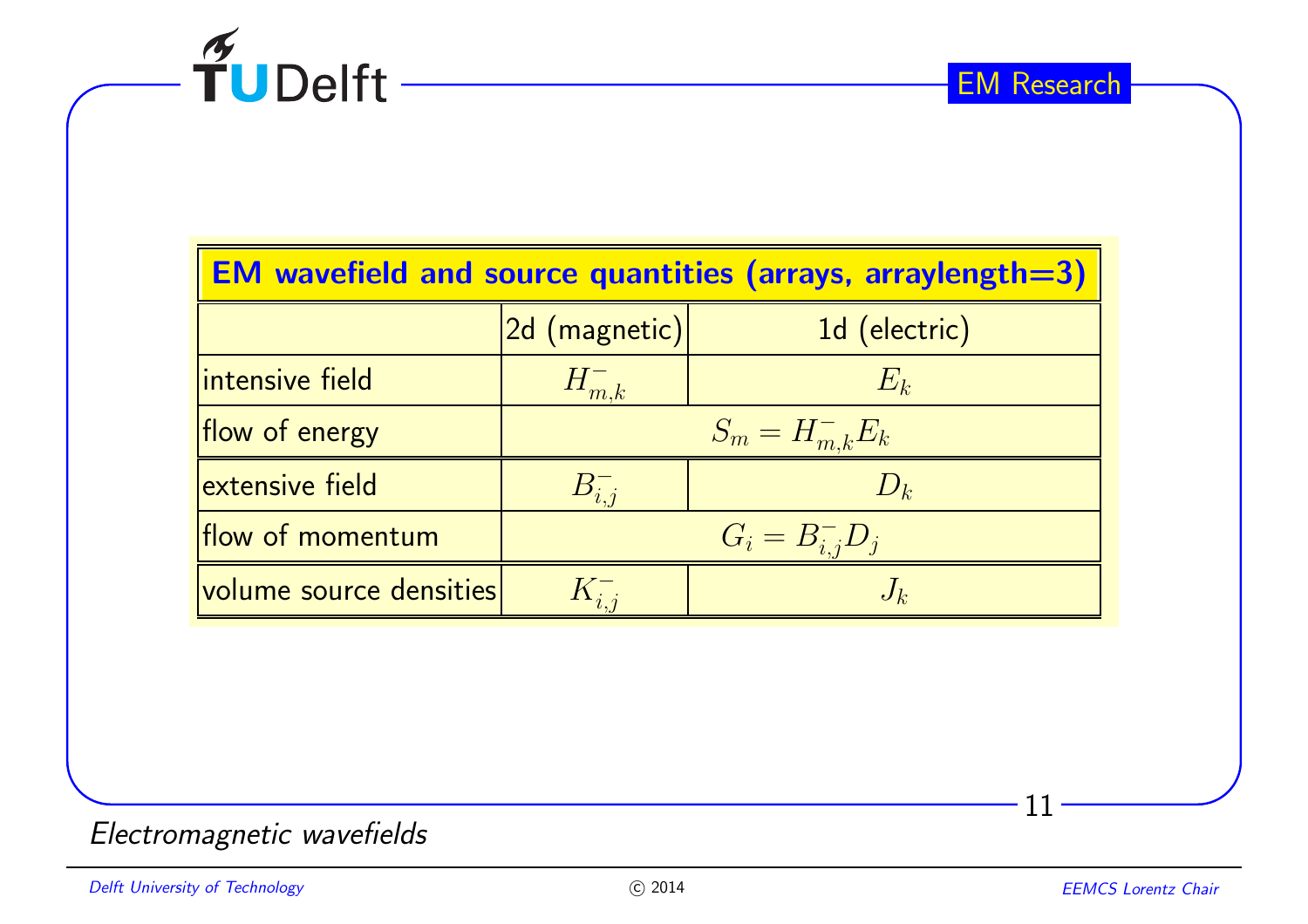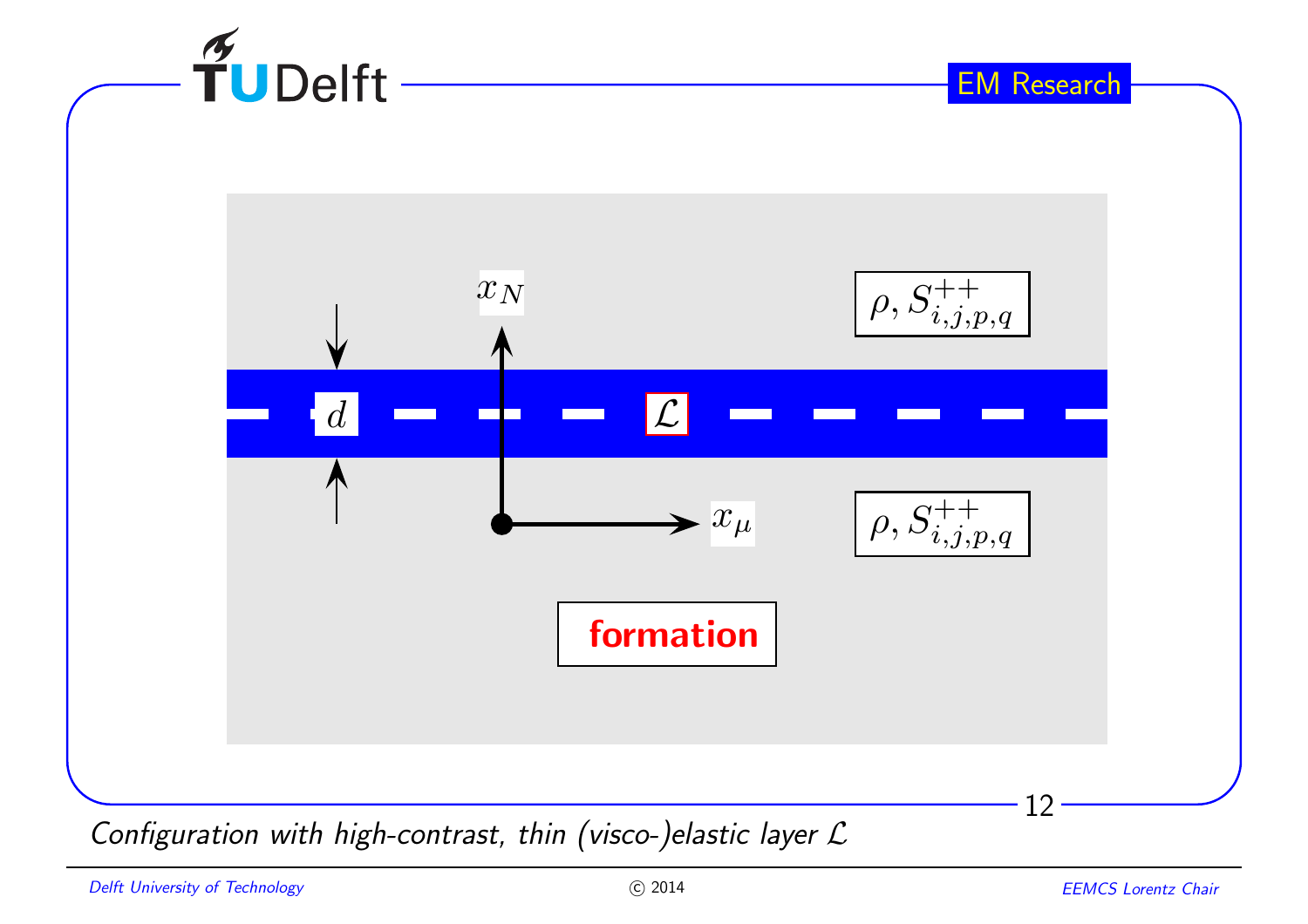

| Elastodynamic quantities                                                                                          |                                           |  |
|-------------------------------------------------------------------------------------------------------------------|-------------------------------------------|--|
| <b>Wavefield quantities</b>                                                                                       |                                           |  |
| $\tau_{i,j}^{+} = \tau_{j,i}^{+}$                                                                                 | dynamic stress                            |  |
| $v_k$                                                                                                             | particle velocity                         |  |
| $d_{i,j}^+ = d_{j,i}^+$                                                                                           | dynamic strain                            |  |
| $\Phi_k$                                                                                                          | mass flow density                         |  |
| Source quantities                                                                                                 |                                           |  |
| volume source density of force<br>$f_k$                                                                           |                                           |  |
| $h_{i,j}^+ = h_{i,i}^+$                                                                                           | volume source density of deformation rate |  |
| Constitutive coefficients                                                                                         |                                           |  |
| volume density of mass<br>$\rho$                                                                                  |                                           |  |
| $S^{++}_{i,j,p,q} = S^{++}_{i,j,q,p} = S^{++}_{j,i,q,p} = S^{++}_{j,i,p,q} = S^{++}_{p,q,i,j}$ elastic compliance |                                           |  |
|                                                                                                                   | $(instantaneous reaction + relaxation)$   |  |
|                                                                                                                   |                                           |  |

Elastic wavefield and source quantities (1)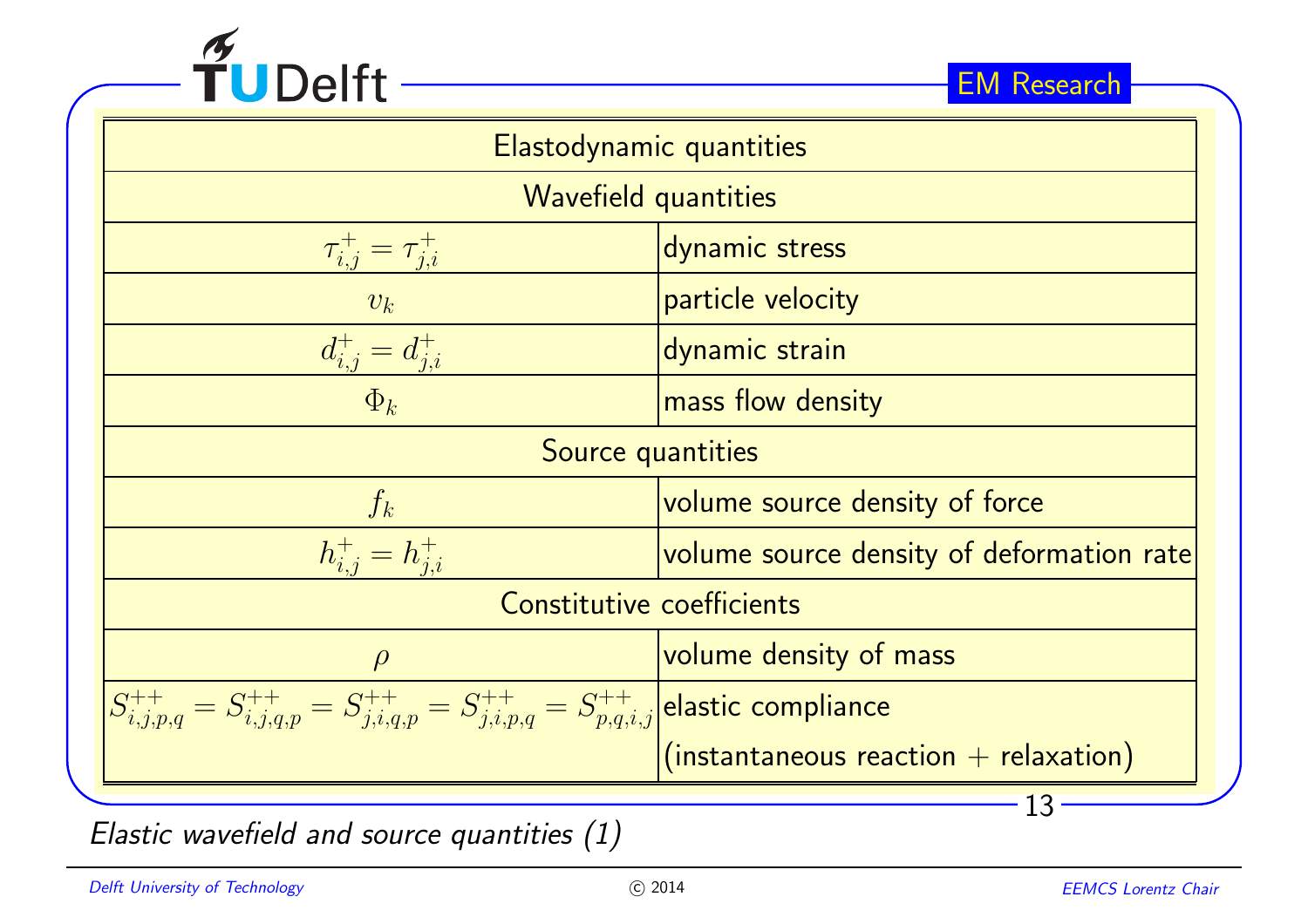

| Elastic wavefield and source quantities (arrays, arraylength=3) |                                     |                           |  |
|-----------------------------------------------------------------|-------------------------------------|---------------------------|--|
|                                                                 | 2d                                  | 1 <sub>d</sub>            |  |
| intensive field                                                 | $-\tau_{m,k}^{+} = -\tau_{k,m}^{+}$ | $v_k$                     |  |
| flow of energy                                                  |                                     | $S_m = -\tau_{m,k}^+ v_k$ |  |
| extensive field                                                 | $d_{i,j}^+ = d_{j,i}^+$             | $\Phi_k$                  |  |
| flow of momentum                                                |                                     | $G_i = d_{i,j}^+ \Phi_j$  |  |
| volume source densities                                         | $h_{i,j}^+ = h_{j,i}^+$             |                           |  |

Elastic wavefield and source quantities (2)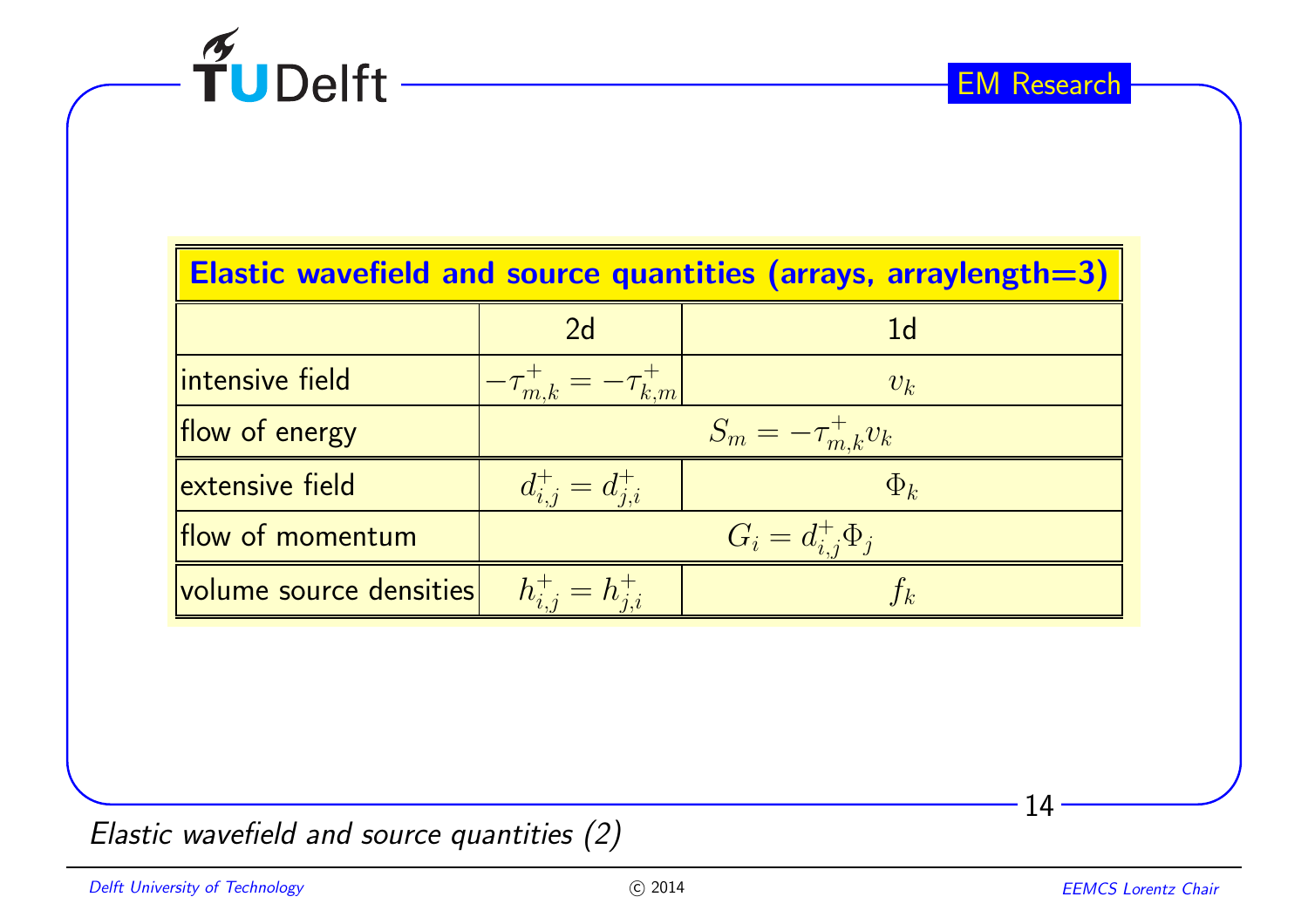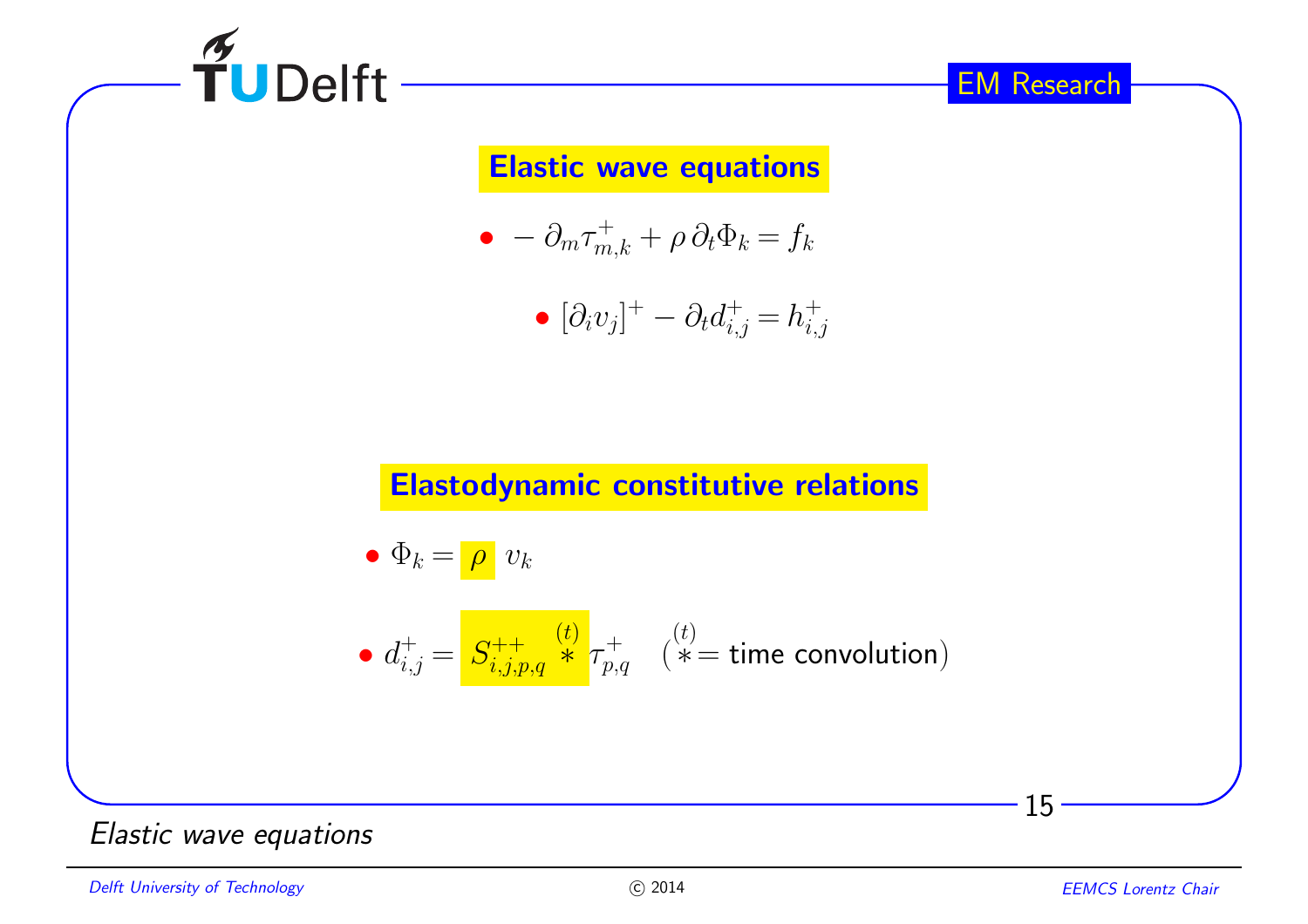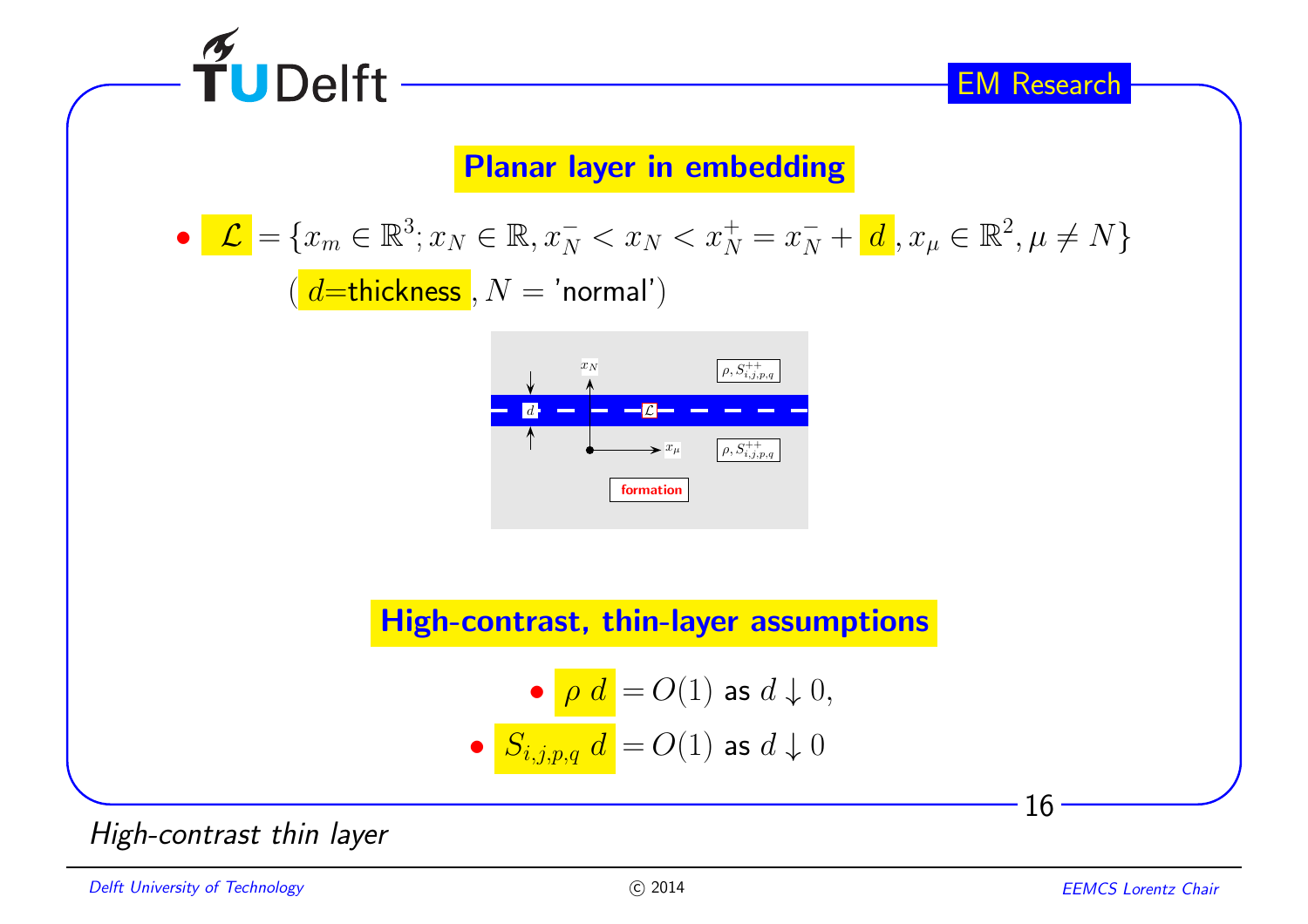

From wave propagation inside layer to saltus conditions across layer

## PROCEDURE

- •Integrate wave field equations  $+$  constitutive relations across  $\mathcal{L}$
- •Replace integrals with their trapezoidal-rule values
- • $\bullet$   $\overline{\quad}$  Assign averaged values over  ${\mathcal L}$  to  $\overline{\quad}$  centerplane  $\overline{\quad}$   ${\mathcal L}$
- • $\bullet$   $\begin{array}{c} \textsf{Take limit} \ \textsf{d} \downarrow 0 \ \textsf{under the} \end{array}$
- •high-contrast, thin-layer assumptions:

 $\rho \, d \! = \! O(1)$  as  $d \downarrow 0$  $S^{++}_{i,j,p,q}\;d\!=\!O(1)$  as  $d\downarrow 0$ 

 $({\sf volume\ contribution}\longrightarrow {\sf area\ contribution})$ 

## Elastic layer saltus problem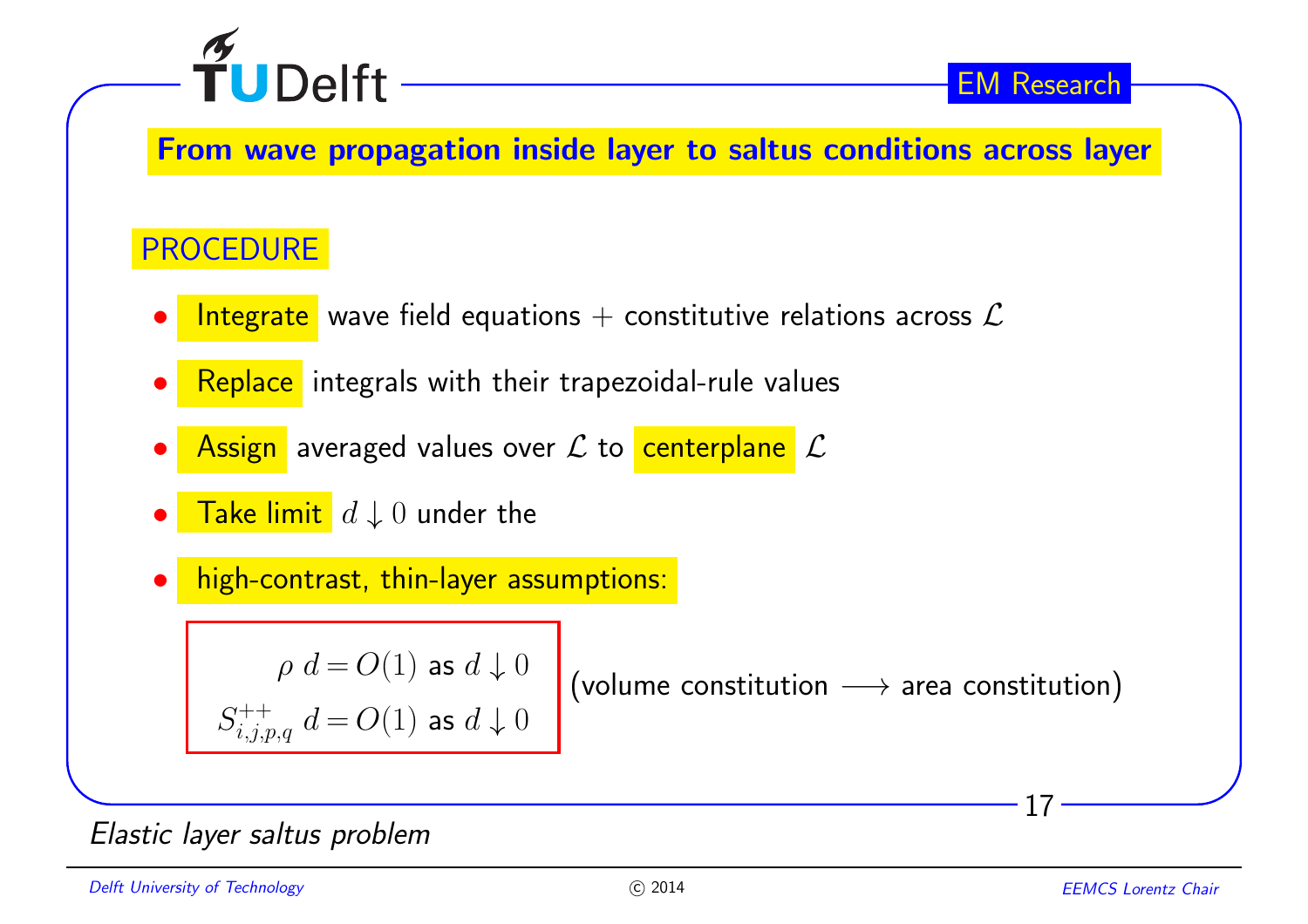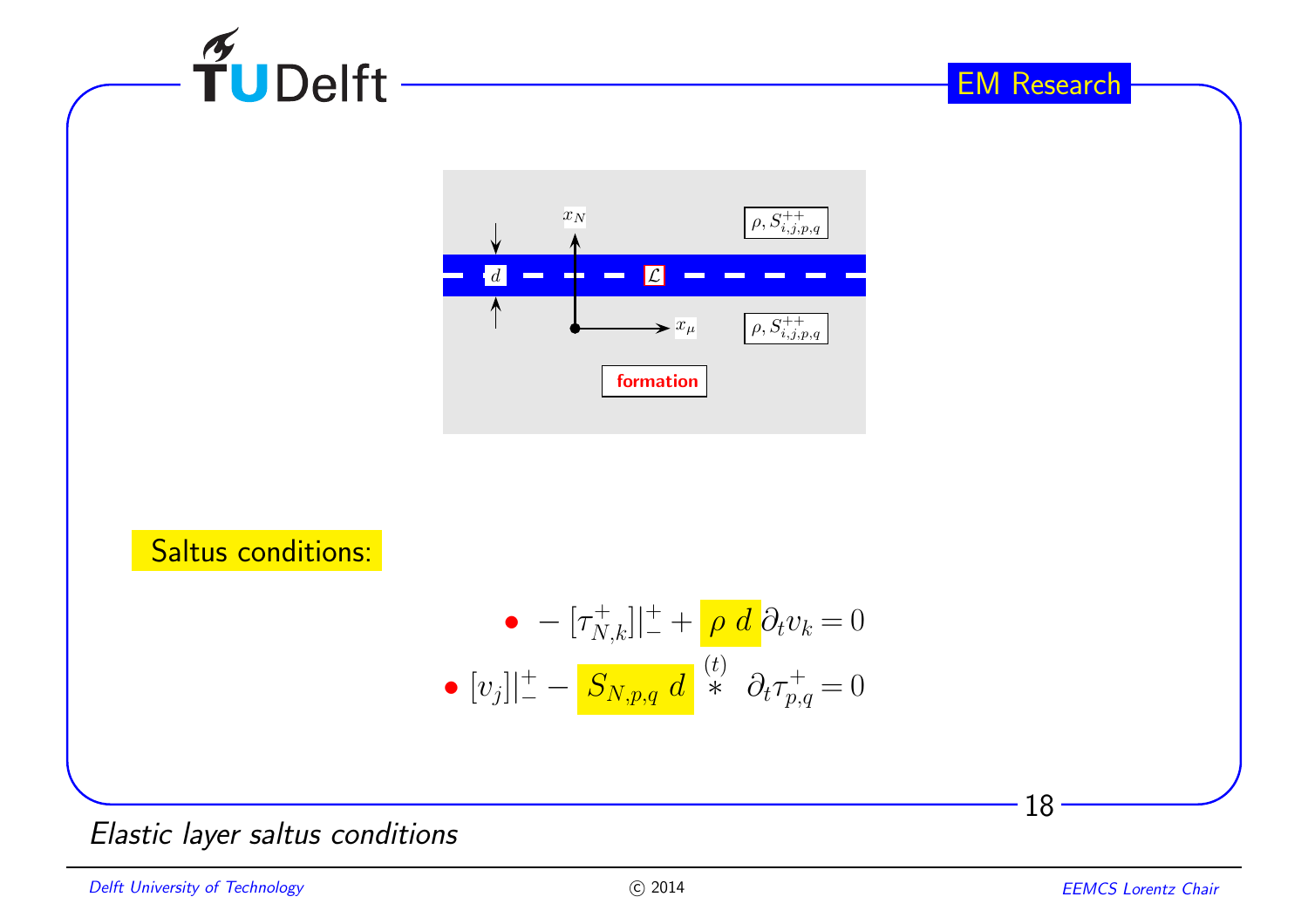

## **OBJECTIVE**

 $\bullet$   $\overline{\phantom{\bullet}}$  Retrieve from scattered wave information about the constitution of the layer •

| Time-domain analytic model configurations (ready for start-up)                                                                                                                                                                                                                                                                       |                   |  |  |
|--------------------------------------------------------------------------------------------------------------------------------------------------------------------------------------------------------------------------------------------------------------------------------------------------------------------------------------|-------------------|--|--|
| configuration                                                                                                                                                                                                                                                                                                                        | tool              |  |  |
| plane-wave reflection/transmission                                                                                                                                                                                                                                                                                                   | Laplace transform |  |  |
| cylindrical-wave reflection/transmission                                                                                                                                                                                                                                                                                             | Cagniard-dH2D     |  |  |
| $ s$ pherical-wave reflection/transmission                                                                                                                                                                                                                                                                                           | Cagniard-dH3D     |  |  |
| plane-wave scattering by half-layer (edge effect) Wiener-Hopf $+$ Cagniard-dH2D                                                                                                                                                                                                                                                      |                   |  |  |
| viscous-fluid layer ( $\kappa$ =compressibility, $\nu$ =shear viscosity)                                                                                                                                                                                                                                                             |                   |  |  |
| $\begin{array}{ c c c c c c } \hline \textbf{S}^{++}_{i,j,p,q} & = (\textcolor{red}{\kappa}\textcolor{blue}{/3})\textcolor{black}{\delta_{i,j}\delta_{p,q}}\textcolor{red}{\delta(t)} + \textcolor{red}{[(\delta_{i,p}\delta_{j,q}+\delta_{j,p}\delta_{i,q})/2-\delta_{i,j}\delta_{p,q}/3]}\textcolor{red}{\nu} \end{array}$<br>H(t) |                   |  |  |
|                                                                                                                                                                                                                                                                                                                                      |                   |  |  |

TD analytic model configurations (ready for start-up)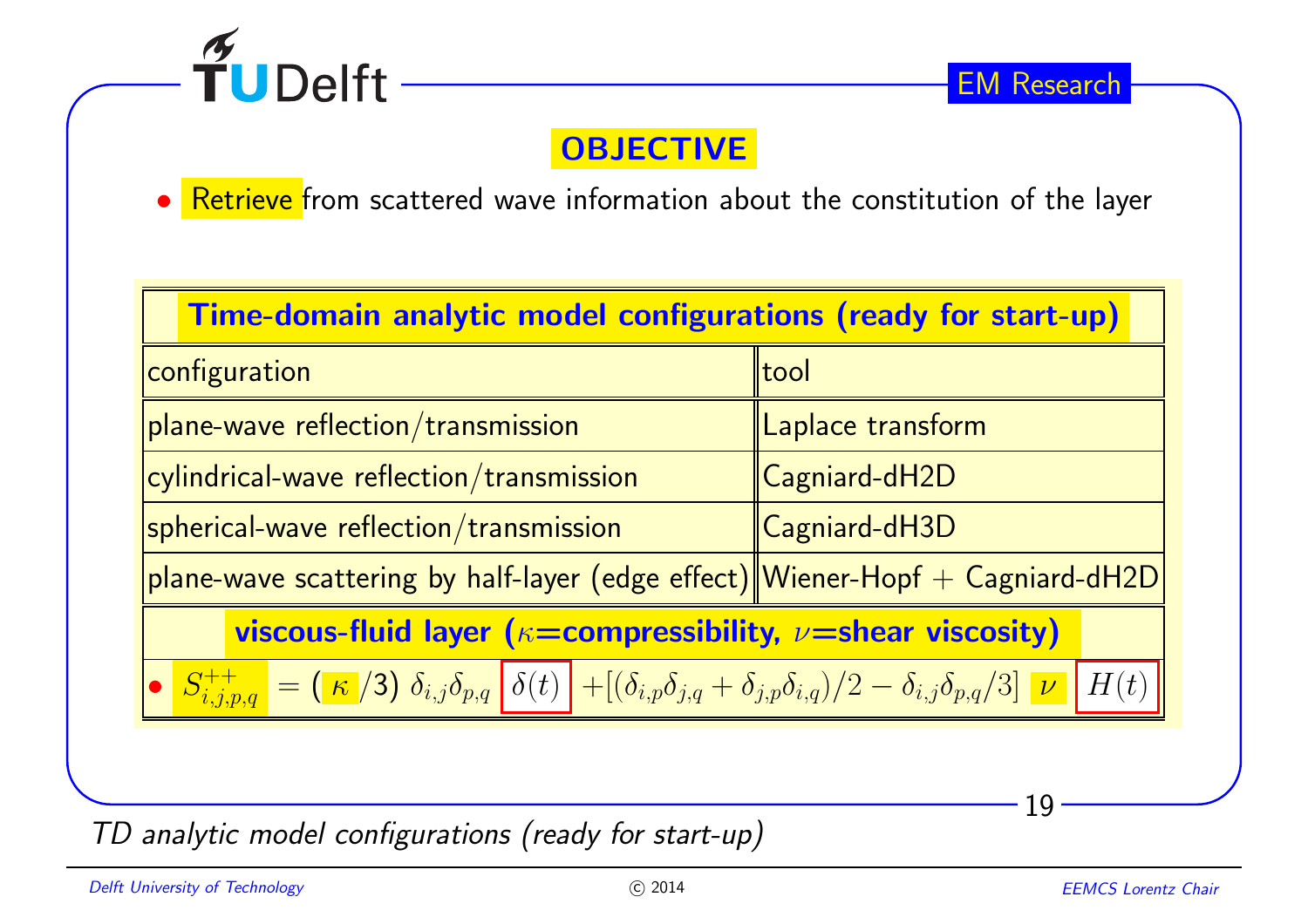